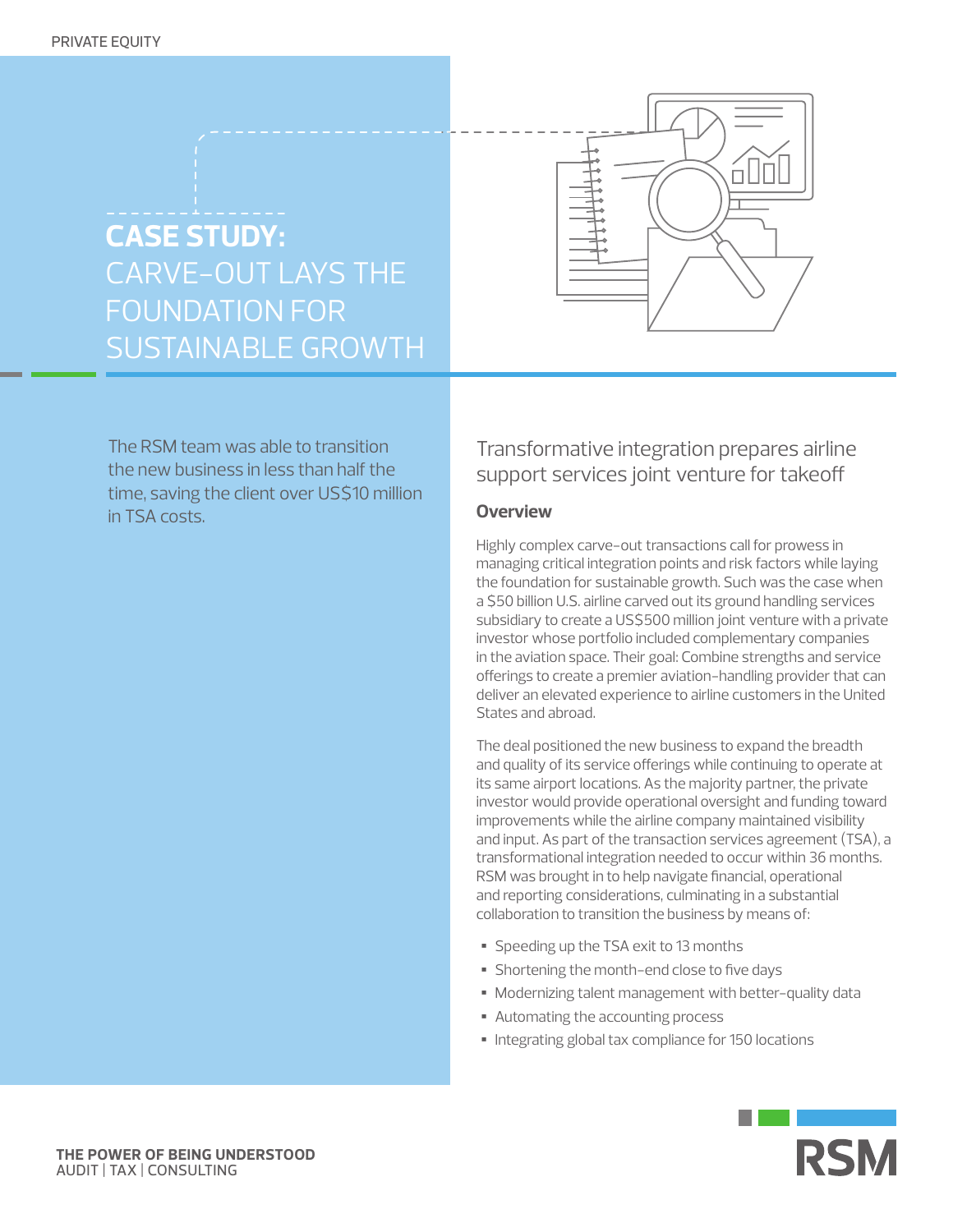## **Approach**

## Beginning with the end in mind

Understanding that speed of play was critical, RSM recommended a sprint assessment to quickly uncover integration requirements before designing a potential operating model for consideration. The client agreed; the process took less than a month to complete and revealed significant risk and unidentified opportunities across the finance, information technology (IT) and human resources (HR) functions. RSM then presented a road map to transform these key areas.

"RSM's sprint process allowed our cross-practice, crossfunctional subject matter professionals to obtain the deep knowledge needed to build the right approach and teams," said Joe Ring, mergers and acquisitions director at RSM. "The continuity from diligence, to the sprint, then to the planning phase into the execution saved the client from having to reexplain everything, and the knowledge transfer across the board kept the momentum going through the execution."

Another advantage of the sprint process was its accelerated business continuity planning to prepare for Day One. Through RSM's integration management office (IMO), the team oversaw the execution of solutions across finance, HR and IT to resolve latent issues from gaps and legacy systems requiring constant support. They operated as the consolidation mechanism to bring all of the services to bear on the integration while providing complete visibility to the client so that management could anticipate problems, respond quickly and drive profitability. This helped ensure a smoother execution and sped up the time needed to exit from the TSA.

### Addressing business processes

Key to standing up the new organization was implementing new technologies to perform month-end close, reporting and asset tracking, among other core business functions. RSM's management consulting practice assembled multiple workstreams and collaborated with sales and operations to determine viable solutions and validate process design before transitioning the project to RSM's NetSuite implementation team. By designing business processes with functional requirements, time spent on analysis was reduced considerably. To communicate the strategic vision to management, tools were provided to outline business processes and define roles and responsibilities within the new organization.

The finance transformation was notable, as it included an integrated systems-centric solution that increased the accuracy and reduced the time of the month-end financial close to five business days. Equally significant were fully automated payables and receivables and a direct connection to the Airline Clearing House for inter-airline business. Additionally, an integrated tax solution was put in place to accurately calculate

and report on taxes for the operations at approximately 150 locations inside and outside the continental United States.

"The value of modernization was felt immediately. We heard from across the business about efficiencies being gained because of the new finance systems," Ring said. "We were told by team members that it gave them back valuable time to focus on their work, and when the functionality was pushed out to the field workers the adoption rate was immediately maximized."

#### Going lean from scratch

RSM's technology consulting practice worked simultaneously to create a strategic IT environment that would serve as the foundation for implementing new technologies, including the enterprise resource planning (ERP) system, a corporate performance management tool, business intelligence applications and other ancillary applications. It would also support leading-edge capabilities, such as data analytics, cybersecurity, automated processing and integration with thirdparty systems.

RSM understood the client's priority was to be lean, so the right solution needed to be modern and flexible while requiring only minimal operational management. Adding to the challenge, the acquired entity was to remain in its existing office space but no longer had access to the seller company's network. The teams essentially had to build a completely new digital enterprise inside a legacy IT environment, requiring a massive collaboration among 14 separate workstreams.

"We started with a service-based architecture, which meant that instead of using traditional information technology servers, storage arrays, etc.—to implement systems that provide services, we opted for cloud-based alternatives to provide the same services with increased efficiency," said Doug Miller, an RSM director who led the technology consulting efforts.

From the enterprise network to the phone system, every solution the team recommended balanced client needs and wants with costs and savings. The result was a customized, end-to-end solution set utilizing Microsoft Office 365 and Azure services that integrated with the other enterprise systems: Meraki, ServiceNow, Cisco Security, 8x8 and 5thColumn. By leveraging on-demand services, this modernized IT function will continue to create value for the enterprise by potentially saving millions of dollars in annual costs while providing the flexibility to grow and innovate.

"We came in early on the schedule, under budget, and were able to come up with creative solutions to really challenging problems by demonstrating RSM's 5 Cs," Miller added, referring to his team members' focus on being caring, curious, collaborative, courageous and critical thinkers.